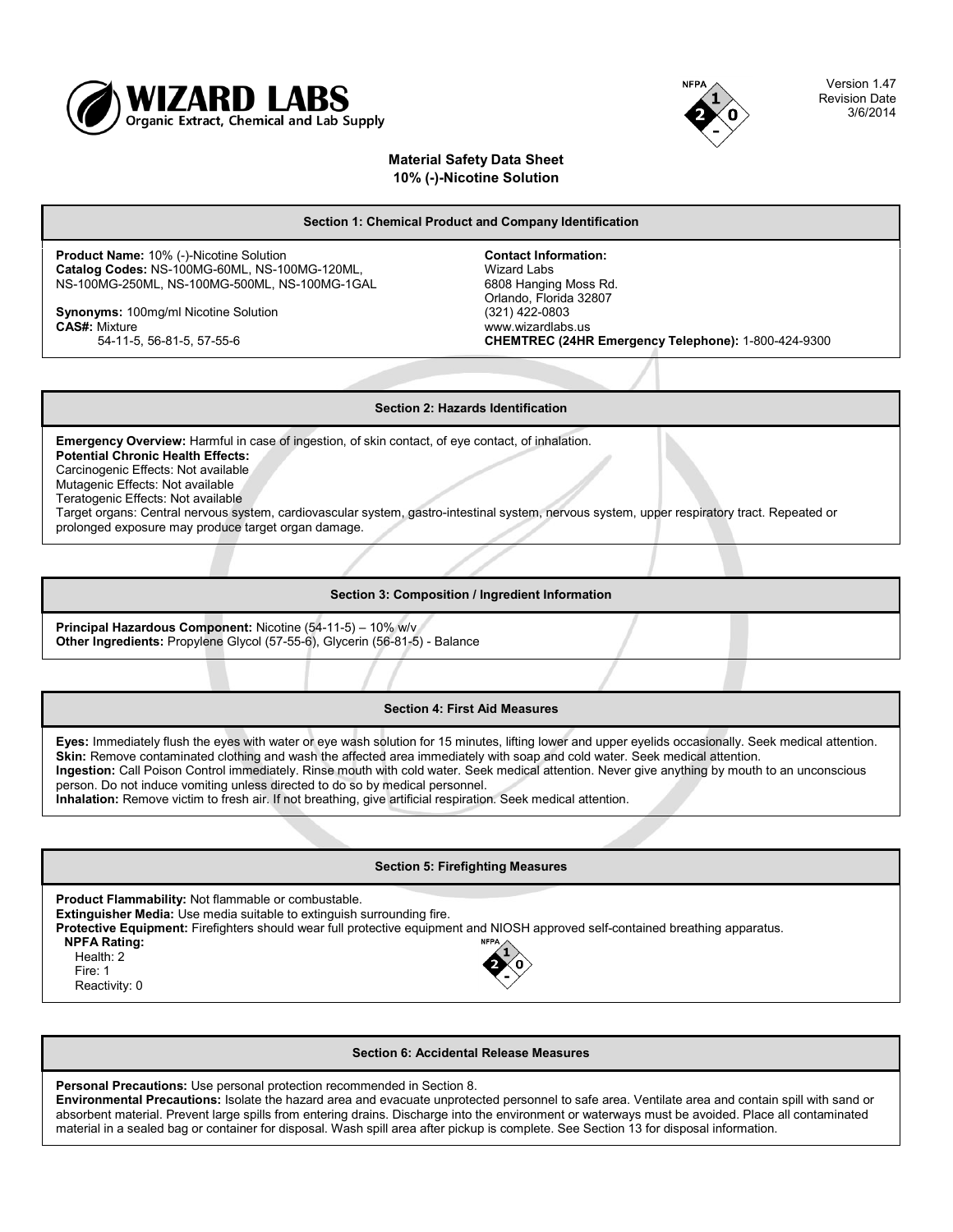### **Section 7: Handling and Storage**

**Handling:** Avoid contact with skin and eyes. Use with adequate ventilation and avoid breathing vapor or fumes. **Storage:** Keep container tightly closed in a cool, dry, well-ventilated place. Containers that are opened must be resealed and stored upright to prevent leakage. Air and light sensitive. Hydroscopic.

#### **Section 8: Exposure Controls / Personal Protection**

**Eye Protection:** Chemical splash goggles should be worn. Eyewash bottle or station should be readily available. **Respiratory Protection:** None needed under normal conditions of use with adequate ventilation. Use NIOSH/MSHA chemical cartridge respirator if PEL or TVL is exceeded. OSHA PEL: 0.5 mg/m $^3$ , ACGIH TLV: 0.5mg/m $^3$ 

**Skin Protection:** Chemical resistant clothing and gloves should be worn. Wash hands thoroughly after handling material and before eating or drinking.

| <b>Section 9: Physical and Chemical Properties</b>                                                                                                                                                  |                                                                                                                                          |
|-----------------------------------------------------------------------------------------------------------------------------------------------------------------------------------------------------|------------------------------------------------------------------------------------------------------------------------------------------|
| Appearance: Clear to yellow/brown liquid<br><b>Odor: Fish (Slight)</b><br>Taste: Sweet, acrid, peppery<br><b>Molecular Weight: NA</b><br>Density: 1.03 to 1.26 g/cm <sup>3</sup> at 20 $^{\circ}$ C | <b>pH: NA</b><br><b>Solubility: Completely miscible</b><br><b>Boiling Point: NA</b><br><b>Melting Point: NA</b><br><b>Volatility: NA</b> |
|                                                                                                                                                                                                     |                                                                                                                                          |

**Section 10: Stability and Reactivity**

### **Chemical stability:** Stable **Conditions to avoid:** NA **Incompatibility:** Strong oxidizers, acids **Hazardous decomposition products:** Carbon oxides, and nitrogen oxides formed under fire conditions. **Shelf life:** Indefinite if stored properly.

### **Section 11: Toxicology Information**

**Toxicity Data: Acute oral toxicity (LD50):** 483 mg/kg (Rat) (Calculated for mixture) **Acute dermal toxicity (LD50):** 1124 mg/kg (Rabbit) (Calculated for mixture) **Acute inhalation toxicity (LC50):** NA **Chronic Effects:** NA

#### **Section 12: Ecological Information**

**Ecotoxicity:** Toxic to aquatic life. Discharge into the environment or waterways must be avoided. **EPA Waste Numbers:** NA

#### **Section 13: Disposal Considerations**

**Waste Disposal:** Dispose in accordance with federal, state and local environmental control regulations.

### **Section 14: Transportation Information**

**DOT Classification:** Not regulated for transport